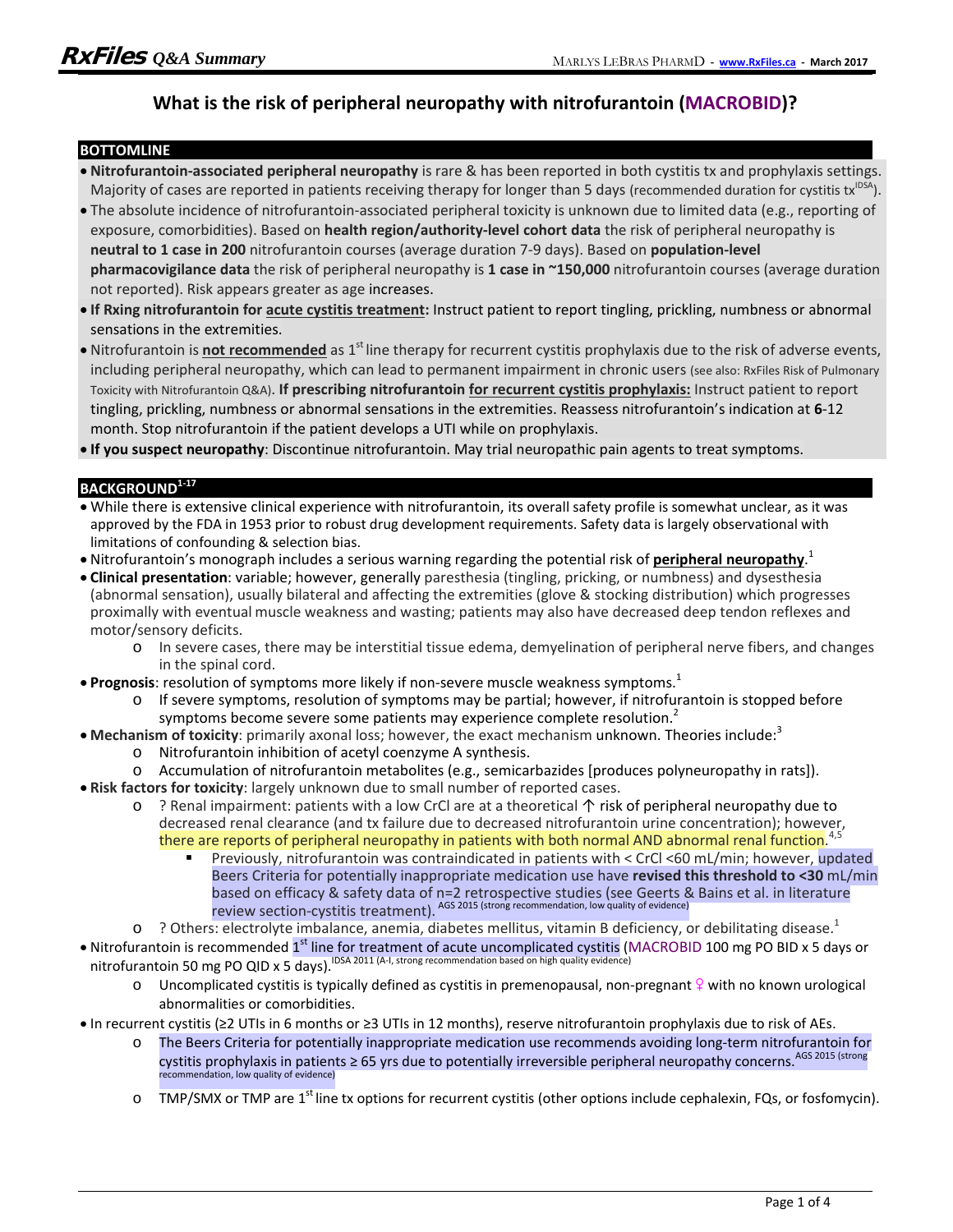# **LITERATURE REVIEW 2,3,18-29280E2VIEW**

There are **no** reports of nitrofurantoin-associated peripheral toxicity for cystitis treatment or prophylaxis in controlled trials.<sup>18,19</sup> Below is a sampling of observational trials reporting nitrofurantoin-associated peripheral toxicity cases (priority given to larger studies & those reporting renal function or prognosis).

#### *Cystitis Treatment*

Synopsis: Nitrofurantoin is recommended  $1<sup>st</sup>$  line for cystitis treatment. No cases in controlled trials and minimal cases reported in observational trials when used for ≤ 5 days (range 3-28 days), including patients with reduced renal function and elderly patients.

**Hutter et al. 2015:** meta-analysis of controlled trials (N=27 trials [N=24 RCTs], n=4807) assessing lower UTI treatment  $\bullet$  nitrofurantoin ( $\leq$  14 days) for vs. active comparator/placebo: no peripheral toxicity events Comments: majority of trials were conducted 1970-90s & poor quality (Cochrane risk of bias tool); AMSTAR score 5/11.

| Author       | Methodology                                             | Results                                                                   |
|--------------|---------------------------------------------------------|---------------------------------------------------------------------------|
| Ingalsbe et  | Design: single-arm cohort                               | n=801 patients treated with MACROBID 100 mg PO BID x ~9 d                 |
| al. 2015     | Case definition: males with cystitis Rxed               | -73 yr; 0% $9$ ; CrCl 66 ±27 mL/min; neuropathy 18%;                      |
|              | nitrofurantoin (pyelonephritis and                      | n=4 (0.5%) cases of peripheral neuropathy                                 |
|              | prostatitis excluded)                                   | -n=2 CrCl <40; n=1 CrCl 40-59; n=1 CrCl ≥60 mL/min                        |
|              | Data source: VA Western New York                        | Prognosis: NR                                                             |
|              | Healthcare System; 2004-13; 7 d follow up               | Note: study is not reflective of acute, uncomplicated cystitis            |
|              | after tx completion                                     | as males were studied.                                                    |
| Geerts et    | Design: population-level, cohort                        | n=21,317 patients treated with nitrofurantoin for 3-9 days                |
| al. 2013     | Case definition: adult $\frac{1}{2}$ with UTI txed with | -48 yr (18-103 yr); 100% $\frac{9}{2}$ ; 4% DM; 80% tx duration 4-5 days; |
|              | nitrofurantoin for 3-9 d                                | eGFR 83 mL/min/1.73m <sup>2</sup> (9-200 mL/min/1.73m <sup>2</sup> );     |
|              | Data source: Dutch database (community                  | 0.9% eGFR <50 mL/min/1.73m <sup>2</sup> ; 82% unknown eGFR                |
|              | pharmacy, GP, hospital); 2005-10                        | n=0 cases of peripheral neuropathy                                        |
| Bains et al. | Design: single-arm cohort                               | n=356 patients treated with MACROBID 100 mg PO BID x ~7 d                 |
| 2009         | Case definition: patients with cystitis                 | - ~75 yr (4-103 yr); 75% $\frac{9}{2}$ ; 12% previous neuralgia; 9% DM;   |
|              | treated with nitrofurantoin                             | 36% impaired renal function 40 mL/min (15-50 mL/min)                      |
|              | Setting: Vancouver Island Health Authority;             | n=0 cases of peripheral neuropathy                                        |
|              | 2004-08; 7 d follow up after tx completion              |                                                                           |
| Rubenstein   | Design: case series                                     | n=5 cases of peripheral neuropathy                                        |
| et al. 1964  | Case definition: peripheral neuropathy                  | -41 to 68 yr; 60% $\frac{1}{2}$ ; nitrofurantoin 300-400 mg/d;            |
|              | associated with nitrofurantoin                          | tx duration 10-28 d;                                                      |
|              | Setting: Duke University Medical Center;                | n=4 "history of CKD" (CrCl/SCr NR)                                        |
|              | 1959-63                                                 | Prognosis: n=1 complete recovery at 6 mos; n=2                            |
|              |                                                         | improvement in muscle strength/sensory; n=1 persistent                    |
|              |                                                         | weakness of lower extremities; n=1 fatal (reason NR)                      |

#### *Cystitis Prophylaxis*

Synopsis: Nitrofurantoin in NOT currently recommended  $1<sup>st</sup>$  line for cystitis prophylaxis due to risk of harms, which may be non-reversible. No cases in controlled trials and minimal cases reported in the following observational trials, including patients with reduced renal function and elderly patients.

**Muller et al. 2016:**systematic review of trials assessing nitrofurantoin for UTI prophylaxis

- controlled trials (N=17, n=511 patients); average prophylaxis duration 6 mos (3-24 mos): no peripheral neuropathy cases
- observational trials (N=16, n=NR); population-level, single-arm cohort studies; while peripheral neuropathy was noted, this AE was comined with with other AEs to determine estimated frequency.

Comments nitrofurantoin duration NR; majority included trials actually studied potentially both tx & prophylaxis population (e.g., D'Arcy below).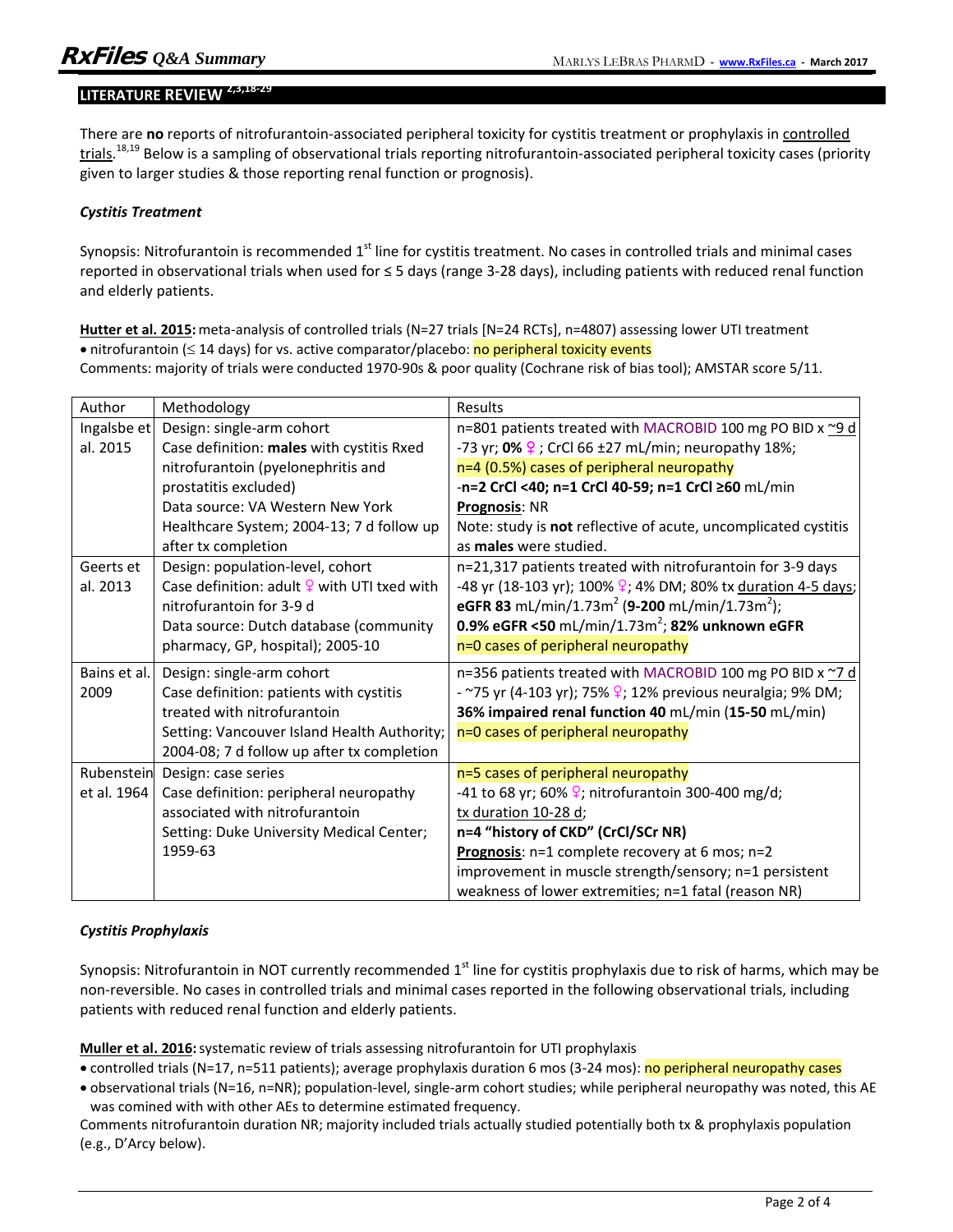Not included in Muller et al.: population-level cohort (single arm) based on national (Finland), pharmacovigilance data; 1976-85; no serious life-threatening reactions (peripheral neuropathy not specifically repoted) in n=1,023 patients <16 yrs with 3 UTIs previous 6 months receiving nitrofurantoin prophylaxis (avg 2 courses/patient; mean course duration was 316 d).<sup>23</sup>

**Price et al. 2016:** meta-analysis of RCTs (N=12, n=1063) assessing UTI prophylaxis

• nitrofurantoin ( $\geq 6$  mos) for vs. active comparator: no peripheral neuropathy cases

Comments: majority of trials were conducted 1977-2007; 3/12 studies were rated as poor-fair quality; publication bias present (? presence of unpublished negative studies); AMSTAR score 9/11.

| Author  | Methodology                                 | <b>Results</b>                                                  |
|---------|---------------------------------------------|-----------------------------------------------------------------|
| Penn &  | Design: population level, single-arm cohort | UK: n=455 total reports; n=64 (14%) reports of peripheral       |
| Griffin | Case definition: AEs associated with        | neuropathy                                                      |
| 1982    | nitrofurantoin                              | Holland: $n=88$ total reports; $n=8$ (9%) reports of peripheral |
|         | Data source: voluntary, national (UK, 1964- | neuropathy                                                      |
|         | 80; Holland 1975-80) pharmacovigilance      | Note: characteristics of cases were not reported                |
|         | database                                    |                                                                 |

### *Cystitis Treatment & Prophylaxis*

| Author      | Methodology                       | Results                                                                              |
|-------------|-----------------------------------|--------------------------------------------------------------------------------------|
| Tan et al.  | Design: case series               | n=2 cases of nitrofurantoin-associated peripheral neuropathy                         |
| 2012        | Case definition: peripheral       | -53 to 59 yr; 100% $\frac{1}{2}$ ; 100% normal renal function (SCr/CrCl NR);         |
|             | neuropathy associated with        | n=1 cystitis treatment, nitrofurantoin x 1 week (dose NR); n=1 cystitis              |
|             | nitrofurantoin                    | prophylaxis, nitrofurantoin 100 mg daily x 4 weeks                                   |
|             | Data source: Baltimore,           | Prognosis: n=1 partial resolution of sx at 3 y (treated with prednisolone            |
|             | Maryland; date of reports NR      | & then gabapentin & duloxetine); n=1 significant improvement of sx,                  |
|             |                                   | time of assessment NR (txed with duloxetine & transdermal fentanyl)                  |
| D'Arcy et   | Design: population level, single- | n=121,430,000 nitrofurantoin courses                                                 |
| al. 1985    | arm cohort                        | n=847 cases of nitrofurantoin related neurological AEs                               |
|             | Case definition: nitrofurantoin   | -neurological reaction incidence: 1 in 143,365 courses (~0.0007%)                    |
|             | courses associated with AEs       | Note 1: characteristics of cases were NR; incidence may be                           |
|             | Data source: manufacturer         | overestimated as study compared worldwide cases to US courses;                       |
|             | database (literature, clinical    | however, may also be underestimated as some reliance on voluntary                    |
|             | studies, & voluntary reports from | reports.                                                                             |
|             | practitioners/regulatory          | Note 2: prevalence of peripheral neuropathy in general population is                 |
|             | authorities); 1953-84             | ~2,384 cases per 100,000 people (~2.4%).                                             |
| Yiannikas   | Design: case series               | n=4 cases of nitrofurantoin-associated peripheral neuropathy                         |
| et al. 1981 | Case definition: peripheral       | -63 to 82 yr; 100% $\frac{9}{5}$ ; 100% recurrent UTI; duration of tx 7-336 d; total |
|             | neuropathy associated with        | exposure 1.4-67 g; SCr 20-230 umol/L (n=2 cases abnormal renal                       |
|             | nitrofurantoin                    | function [SCr 150, 230 umol/L]); n=1 case with rxn onset after tx D/C                |
|             | Data source: Australia            | Prognosis: n=1 fatal (pneumonia, sepsis); n=3 disability at 12 months                |
| Holmberg    | Design: case series               | n=921 reports of nitrofurantoin related adverse events                               |
| et al. 1980 | Case definition: adverse events   | -62 yr (range 0-95 yr); 86% $\frac{1}{2}$ ; 19% had previously received              |
|             | associated with nitrofurantoin    | nitrofurantoin of which 55% had a previous nitrofurantoin related                    |
|             | Data source: voluntary, national  | adverse event [type not reported]); 30% chronic/recurrent UTI, 2%                    |
|             | (Sweden) pharmacovigilance        | asymptomatic bacteriuria; 68% indication not reported                                |
|             | database; 1966-76                 | n=20 reports of nitrofurantoin-associated peripheral neuropathy                      |
|             |                                   | -median dose 150 mg/d (20-200 mg/d); < 1 mon tx 45%; 1-12 mons tx                    |
|             |                                   | 35% > 12 mons tx 5%; n=4/12 patients had SCr (>106 umol/L)                           |
|             |                                   | Prognosis: n=13 (65%) hospitalized; n=0 fatal cases                                  |
| Tool &      | Design: review of case series     | n=137 cases of nitrofurantoin-associated peripheral neuropathy                       |
| Parish      | Case definition: peripheral       | described in 58 reports                                                              |
| 1973        | neuropathy associated with        | Prognosis: (n=100 cases follow up, time of assessment N/A): n=45                     |
|             | nitrofurantoin                    | partial regression of symptoms; n=34 total regression of symptoms;                   |
|             | Note: full text not available     | n=13 no change; n=8 fatal                                                            |
|             |                                   |                                                                                      |